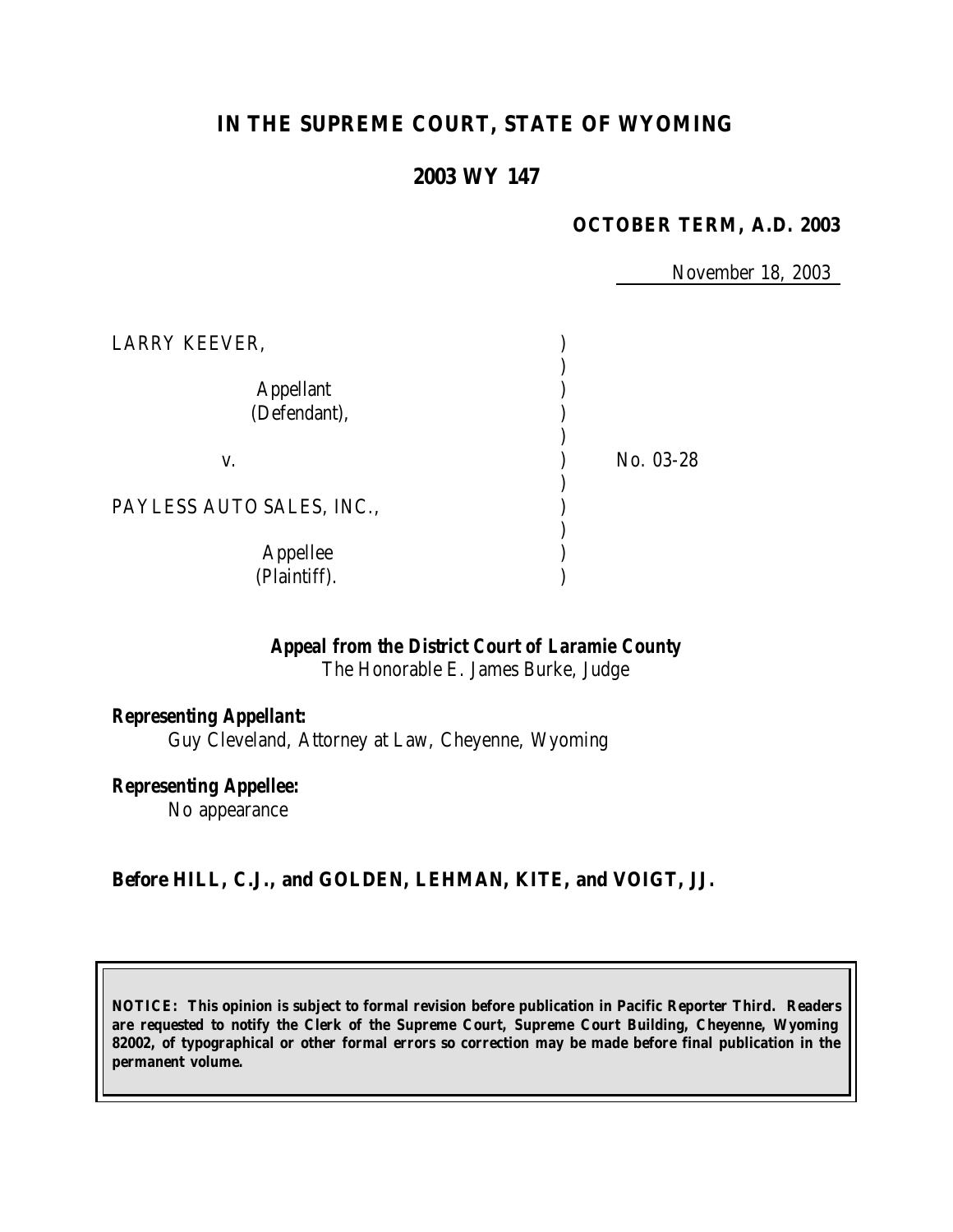KITE, Justice.

[¶1] Larry Keever purchased a car from Payless Auto Sales, Inc. (Payless) and agreed to make three monthly payments and a balloon payment to pay off the purchase price. He failed to make the scheduled balloon payment and instead continued to make monthly payments, which Payless accepted. However, he stopped making payments before paying the full amount required by the agreement. Payless sued Mr. Keever for damages pursuant to the agreement. Mr. Keever argued the contract had been modified by the conduct of the parties, but the district court disagreed and awarded damages to Payless. We affirm the district court's judgment.

### **ISSUES**

- $[\P2]$  Mr. Keever presents the following issues: <sup>1</sup>
	- I. Whether the trial court's factual determination was clearly erroneous and/or contrary to the great weight of the evidence in that the contract between Defendant and Plaintiff was not modified by the payment and acceptance of monthly sums versus previously agreed lump-sum payment[?]
	- II. If the contract between the Plaintiff and Defendant is found modified, whether such modified contract needs to be reduced to writing with such writing or "modified contract" having to include required consumer credit disclosures[?]
	- III. If the "modified contract" between the parties needs to be in writing and contain the appropriate disclosures, whether the failure to do so renders the contract void as against public policy and/or void for illegality[?]

## **FACTS**

[¶3] In 1996, Mr. Keever purchased a 1991 Chevrolet Lumina van from Payless. He signed a Credit Sale Note/Disclosure/Security Agreement for the purchase price of \$13,615.92, which incorporated a Chevrolet Geo as collateral. Pursuant to the contract, Mr. Keever was to make three monthly payments of \$250.00 beginning November 1,

<sup>&</sup>lt;sup>1</sup> The appellee did not file a brief in this matter.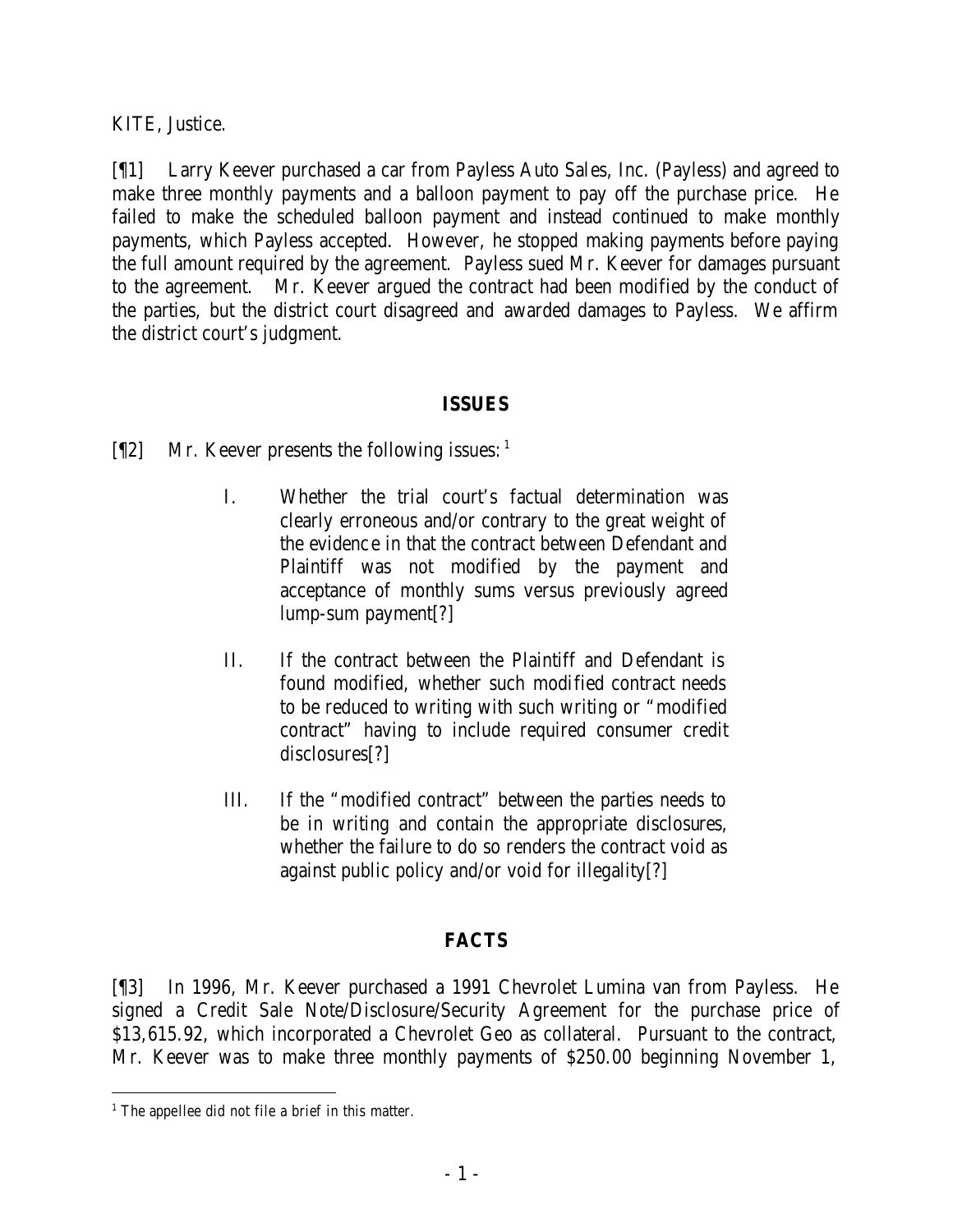1996, and a balloon payment of \$13,478.62 on or before February 11, 1997. The annual percentage rate on the contract was eighteen percent (18%). Mr. Keever never made the balloon payment, but continued to make monthly payments, which Payless accepted for over three years until early 2000. James Ditzel, owner of Payless, testified at trial he continued to "urge" Mr. Keever to make the balloon payment. After February 3, 2001, Mr. Keever stopped making payments to Payless despite the fact he still owed money on the contract.

[¶4] On October 31, 2001, Payless filed suit against Mr. Keever<sup>2</sup>. In response, Mr. Keever claimed Payless' acceptance of his monthly payments constituted a modification to the contract. Following a bench trial, the district court found the terms of the contract had not been modified, and "defendant simply chose not to make the payments as scheduled." The court also found the terms of the contract were properly disclosed, including the provision that late payments would increase the finance charge.

[¶5] This appeal followed.

### **STANDARD OF REVIEW**

[¶6] Our review of the trial court's factual determination that the terms of the Credit Sale Note/Disclosure/Security Agreement had not been modified is limited. Findings of fact will not be set aside unless the findings are clearly erroneous.

> "When a trial court in a bench trial makes express findings of fact . . . , we review the factual determinations under a clearly erroneous standard[*.*]*" Rennard v. Vollmar*, 977 P.2d 1277, 1279 (Wyo. 1999). This court does not weigh the evidence *de novo*[.]

*Ruby Drilling Co. v. Duncan Oil Co.,* 2002 WY 85, ¶ 9, 47 P.3d 964, ¶ 9 (Wyo. 2002).

[¶7] We do not substitute ourselves for the trial court as a finder of facts; instead, we defer to those findings unless they are unsupported by the record or erroneous as a matter of law. *Life Care Centers of America, Inc. v. Dexter,* 2003 WY 38, ¶ 7, 63 P.3d 385, ¶ 7 (Wyo. 2003). We affirm the trial court's findings if there is any evidence to support them. *Id.* We accept the evidence of the prevailing party as true and give that party the benefit of all favorable inferences that can fairly be drawn from the evidence, while disregarding conflicting evidence. *Narans v. Paulsen*, 803 P.2d 358, 360 (Wyo. 1990)*.* A reviewing

<sup>&</sup>lt;sup>2</sup> The original complaint asked for judgment in the amount of \$6,615.67; however, the complaint was later amended and requested judgment in the amount of \$12,300.51. During the bench trial, the parties agreed on a stipulated amount of \$12,039.89.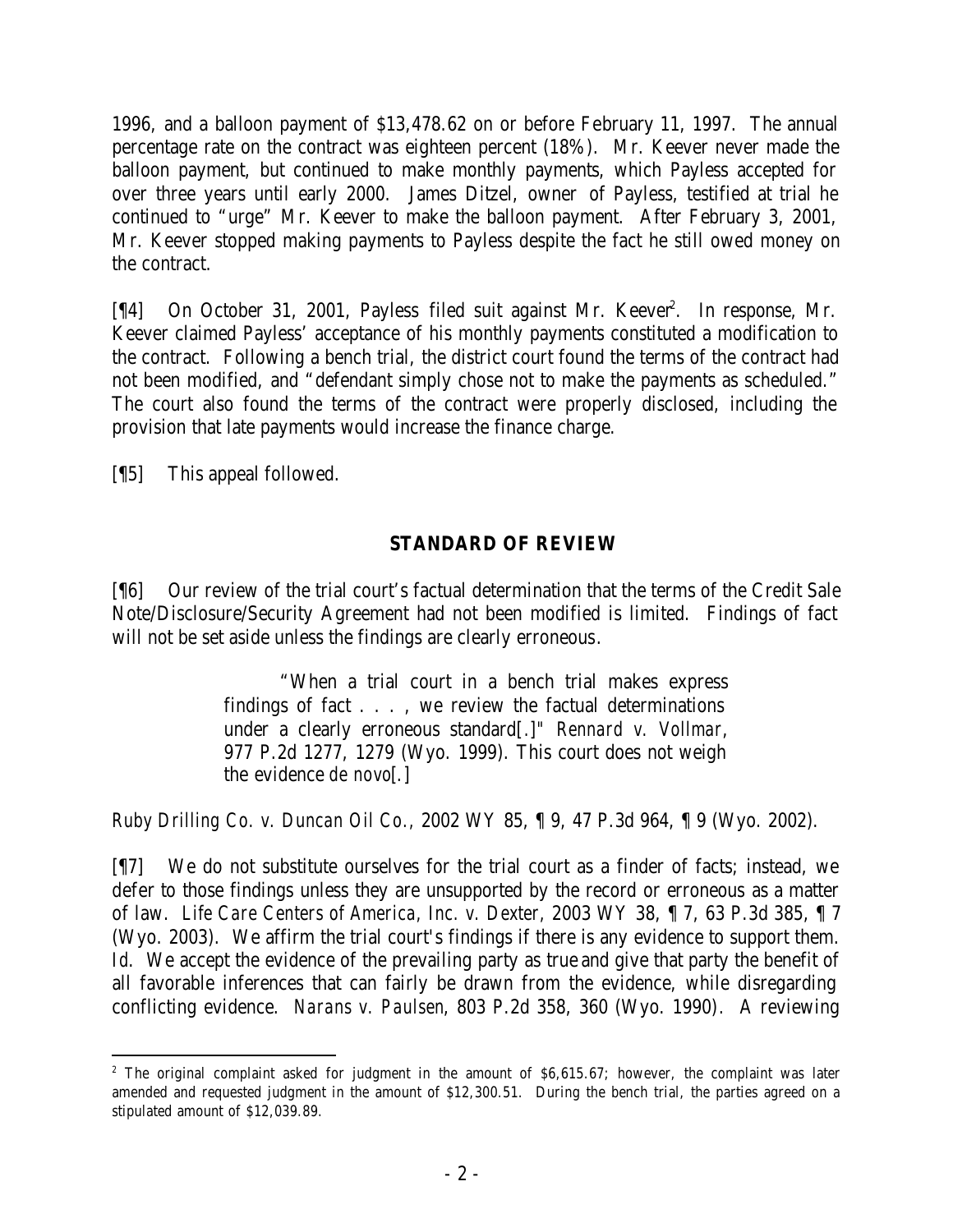court will not set aside the court's findings merely because it might have reached a different result. *Conner v. Board of County Commissioners, Natrona County*, 2002 WY 148, ¶ 23, 54 P.3d 1274, ¶ 23 (Wyo. 2002). A finding can be "clearly erroneous" even though there is evidence to support it, if after a review of the entire record, the court "is left with the definite and firm conviction that a mistake has been committed." *Hammons v. Table Mountain Ranch Owners Association, Inc.,* 2003 WY 85, ¶ 12, 72 P.3d 1153, ¶ 12 (Wyo. 2003).

#### **DISCUSSION**

[¶8] Mr. Keever asserts the Credit Sale Note/Disclosure/Security Agreement he signed was modified by the subsequent conduct of the parties. The conduct he relies upon is Payless' acceptance of his monthly payments after he failed to make the scheduled balloon payment. However, Mr. Keever chooses to ignore the evidence at trial that demonstrated Payless had no intention of modifying the contract, but instead, was simply accepting the late payments upon Mr. Keever's continued promises to make the balloon payment. On direct examination, Mr. Ditzel testified:

> Q. Looking at this, in February, Mr. Keever was supposed to make that large balloon payment. . . . [D]id he actually make that payment in February?

- A. No, he didn't.
- Q. What did he do?

A. Just continue[d] to make payments looks like 250, 250, 250, then went to 300.

Q. So instead of making the balloon payment, he continued to make payments in the amount of \$300 a month?

A. Yes

Q. And those payments continued to accrue interest at the note rate?

- A. Correct.
- Q. And you accepted those payments?
- A. I did.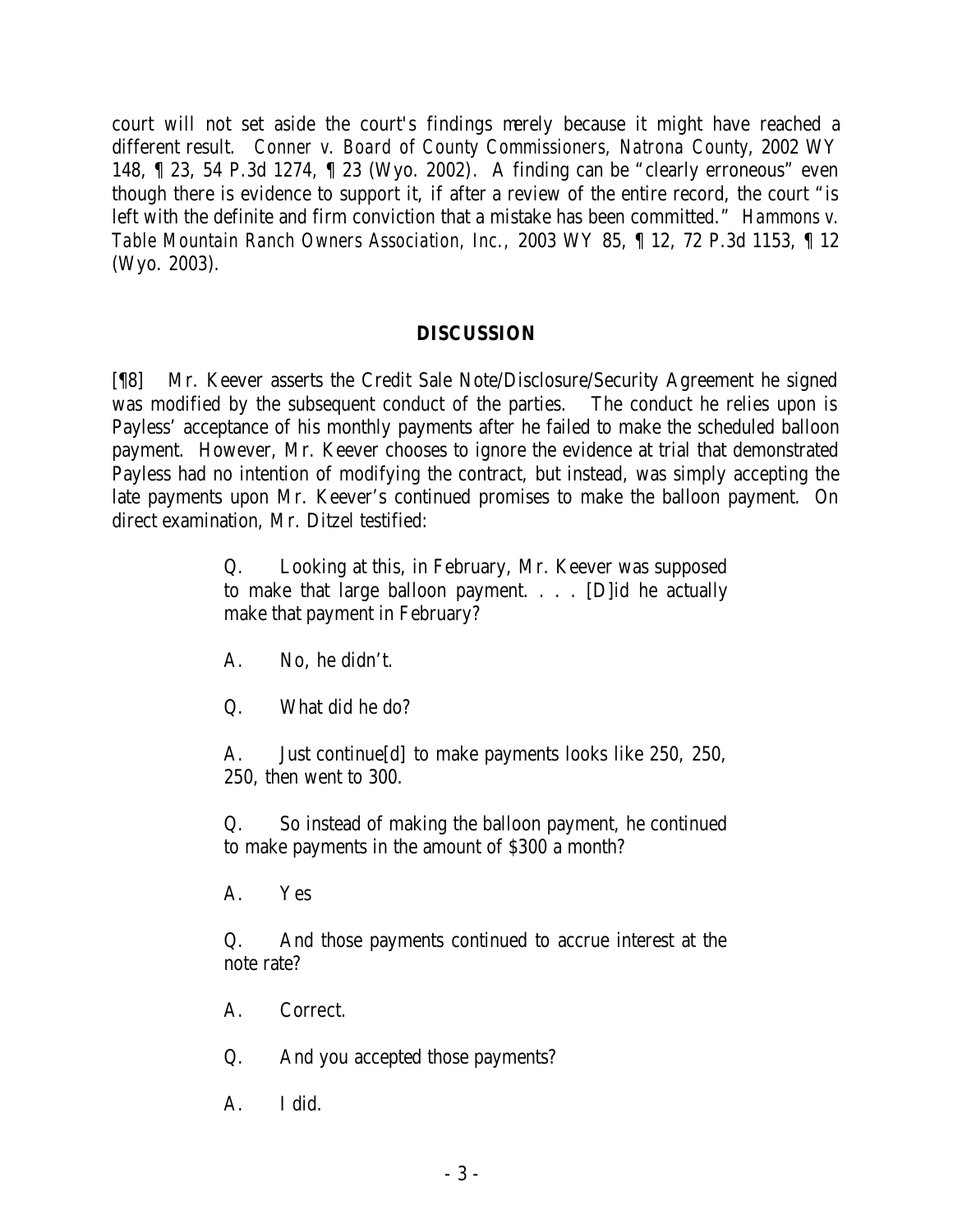Q. Why did you do that?

A. That's all I could get. In fact, we urged him to make that balloon payment but we were always given several excuses: the bonus check never came in; the refund check never came in, etcetera, etcetera. So over time, we just accepted what we could get.

Q. So that was a business decision you had to make?

A. Yes.

[¶9] Following his direct examination, Mr. Ditzel testified to the following on crossexamination:

> A.  $\ldots$  I know that in my notes I continued to try to get the balloon payment and that he had made several promises on his – that when he got his bonus check, that he would pay the account off.

> Q. And when it became, as you basically stated earlier, that it was apparent that that wasn't going to happen, did you feel compelled at that time to maybe have Larry come in and enter into a new contract?

A. No.

. . .

Q. Was there a reason why you did not? When it became apparent that Mr. Keever was not making that balloon payment, why did you not have him come in and execute a new contract?

A. We had a contract.

[¶10] Mr. Keever did not rebut Mr. Ditzel's testimony and provided no explanation for his failure to comply with the contract. He testified:

Q. Isn't it true you didn't comply with the terms of this note?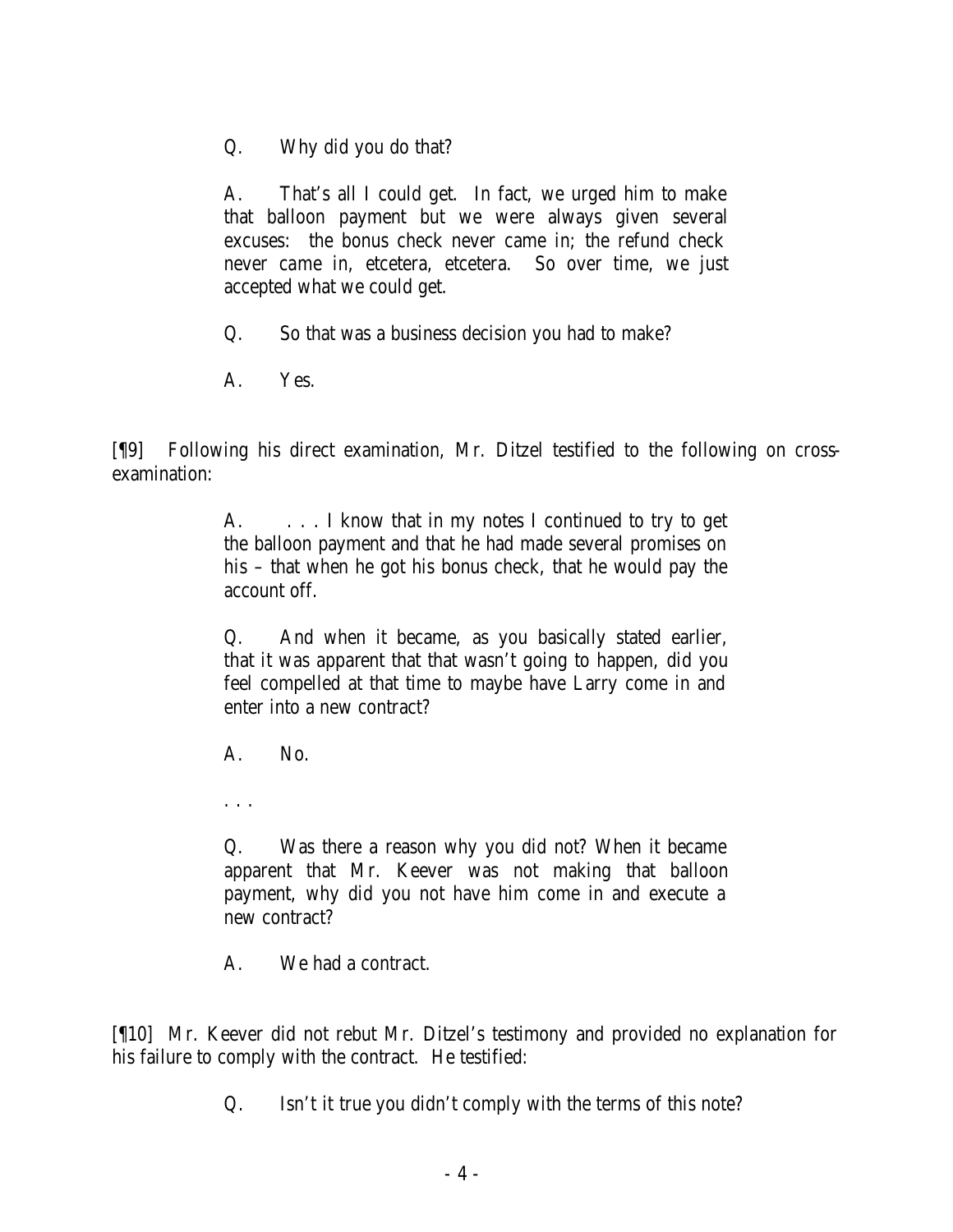A. He wrote – yes.

Q. You didn't make the required payment of \$13,000 and change in February, did you?

A. That's correct.

[¶11] Following the trial, the district court took the matter under advisement, and on November 19, 2002, issued a Decision Letter making the following findings:

> Defendant argues that the contract . . . was modified to include the \$300 monthly payment term. Defendant asserts that the new terms should have been in writing and that he should have been given the finance disclosures required by law concerning the total amount he would have to pay.

> The Court finds that the terms of the contract were not modified. Defendant simply chose not to make the payments as scheduled. The Court also finds that the required finance terms were disclosed, and the contract states that late payments will increase the finance charge that is paid.

> Accordingly, the Court finds that Plaintiff should prevail . . . and will be awarded the stipulated amount of \$12,039.89.

[¶12] This Court has previously acknowledged that the parties to a written agreement may orally waive or modify their rights under the agreement. *Shauers v. Board of County Commissioners of County of Sweetwater,* 746 P.2d 444, 448 (Wyo. 1987). They may do so even when the agreement contains a clause prohibiting non-written modifications. *Id.* at 448 n. 3. However, Mr. Keever does not contend the parties orally modified the contract. Rather, he argues the parties modified the contract through their course of conduct.

[¶13] Wyoming law is clear that the party asserting a written agreement was modified by the subsequent expressions or conduct of the parties must prove so by clear and convincing evidence. *Ruby Drilling Co.,* ¶ 11. The question of whether the alleged modification of the written agreement has been proved by the required quantum of evidence is one to be decided by the trier of fact. *Id.*

[¶14] In order to prevail on appeal, Mr. Keever must overcome the onerous burden of persuading this Court that the district court's findings are clearly erroneous. *Maycock v. Maycock*, 2001 WY 103, ¶ 11, 33 P.3d 1114, ¶ 11 (Wyo. 2001). Mr. Keever's only support for his argument that the trial court's findings were clearly erroneous is his